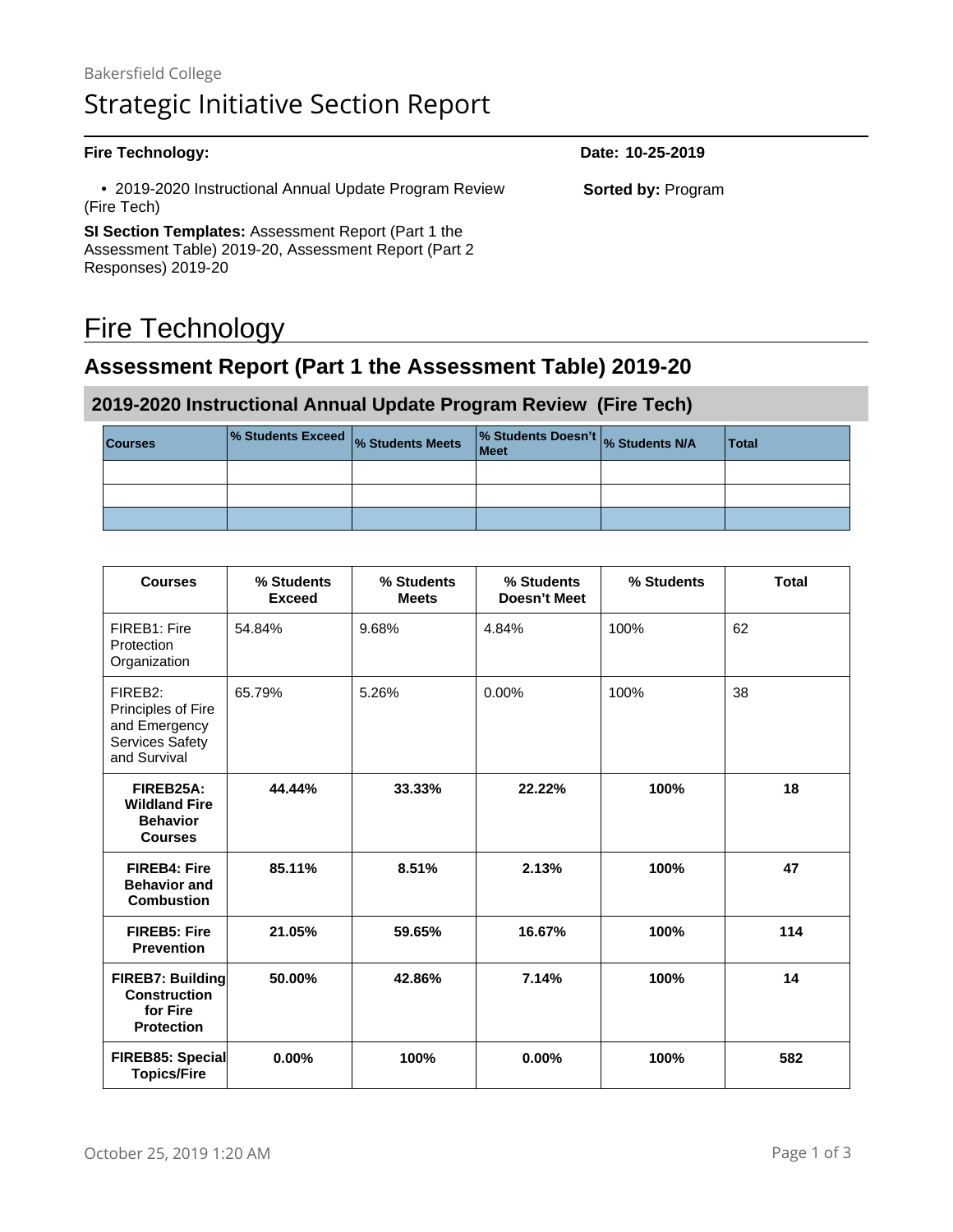| <b>Program Totals</b> | 15.63% | 76.84% | 2.64% | 100% | 1062 |
|-----------------------|--------|--------|-------|------|------|
|                       |        |        |       |      |      |

## **Assessment Report (Part 2 Responses) 2019-20**

#### **2019-2020 Instructional Annual Update Program Review (Fire Tech)**

#### **Plan-Describe the process used to assess the courses for this program:**

The plan includes program development & expansion, quality delivery of instruction, and innovative technology to enhance student completion and success in the Public Safety Training Programs. Align our (CSLOs/PLOs/ILOs) with similarly situated community colleges to increase efficiency enrollment, retention, and completion. A review of all program mapping is underway to ensure alignment. Support and alignment of goals are accomplished through internal program initiatives focused on student success.

Student learning objectives (SLO) are assessed in each course on a rotating basis with one to two SLO assessed each academic year. Performance on the SLO are assessed through performance on full quizzes, specific questions on a quiz or test, or through performance on a critical thinking assignment that deals with the concept being assessed in the SLO.

## **Reflect-Based on the SLO performance data listed in the table, describe both the strengths and weaknesses of the program**

#### **Based on the SLO performance data listed in the table, describe both the strengths and weaknesses of the program**

There is an increase in the program enrollment to include the addition of a police academy course. This is a welcome strength, the weakness is providing additional training classroom for this program. The increase enrollment has a positive impact on the student population in these three career fields. Thus as a weakness, our department requires additional classroom locations, instructors to cover the specialized courses, and classified staff to support the increased student populations. The law enforcement and Paramedic programs are new, yet, have a high probability of students transitioning into these career pathways.SLO performance data shows overall student success at meeting the objectives. Increased focus on reviewing material related to the evaluated SLO could move more students to the "exceeds expectation catagory".

## **Dialogue-Explain when, or how often, discipline faculty meet to discuss the assessment process (e.g., planning, data collection, and results) for this program (e.g., department meeting).**

The Department has a Public Safety Advisory Board, Law Enforcement Advisory, EMT Advisory Board, Fire Training Advisory Board, and Department monthly meeting. These advisory boards/committees provide strategic direction through internal program initiatives focused on student success is to facilitate continuous academic improvement.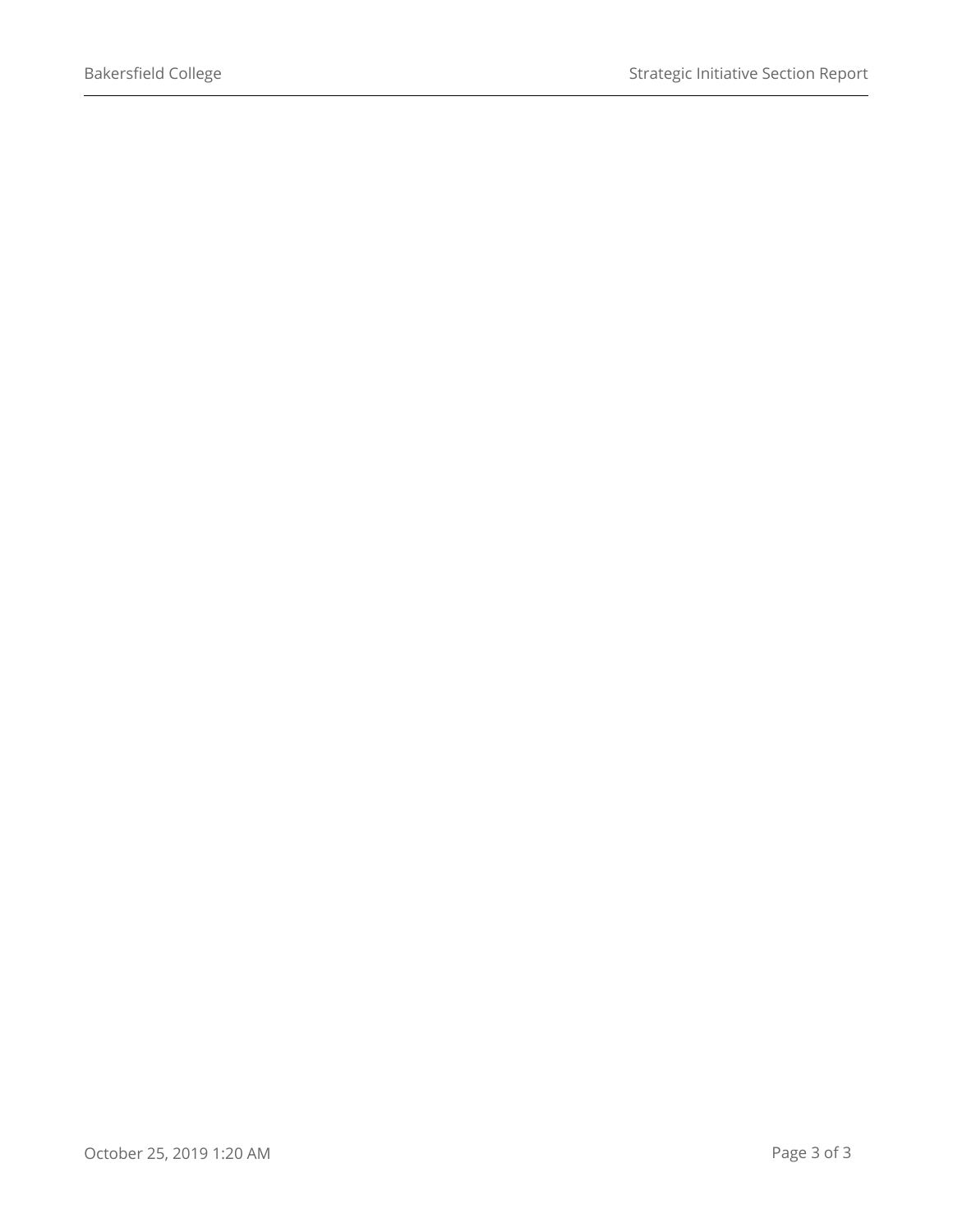| <b>Food Science Technology:</b>                                                                                    | Date: 10-25-2019          |
|--------------------------------------------------------------------------------------------------------------------|---------------------------|
| • 2019-2020 Instructional Annual Update Program Review<br>Food Science Technology                                  | <b>Sorted by: Program</b> |
| <b>SI Section Templates:</b> Assessment Report (Part 1 the<br>Assessment Table) 2019-20, Assessment Report (Part 2 |                           |
| Responses) 2019-20                                                                                                 |                           |

## Food Science Technology

## **Assessment Report (Part 1 the Assessment Table) 2019-20**

#### **2019-2020 Instructional Annual Update Program Review Food Science Technology**

| <b>Courses</b> | % Students Exceed % Students Meets | % Students Doesn't % Students N/A<br>Meet | <b>Total</b> |
|----------------|------------------------------------|-------------------------------------------|--------------|
|                |                                    |                                           |              |
|                |                                    |                                           |              |

No assessment data - New program

#### **Assessment Report (Part 2 Responses) 2019-20**

**2019-2020 Instructional Annual Update Program Review Food Science Technology**

### **Plan-Describe the process used to assess the courses for this program:**

N/A - New program

## **Reflect-Based on the SLO performance data listed in the table, describe both the strengths and weaknesses of the program**

N/A - New program

## **Dialogue-Explain when, or how often, discipline faculty meet to discuss the assessment process (e.g., planning, data collection, and results) for this program (e.g., department meeting).**

There is only one facuty member in this disciple who will be monotoring the process for this program on a continual basis. Dialoge with the department is done monthly.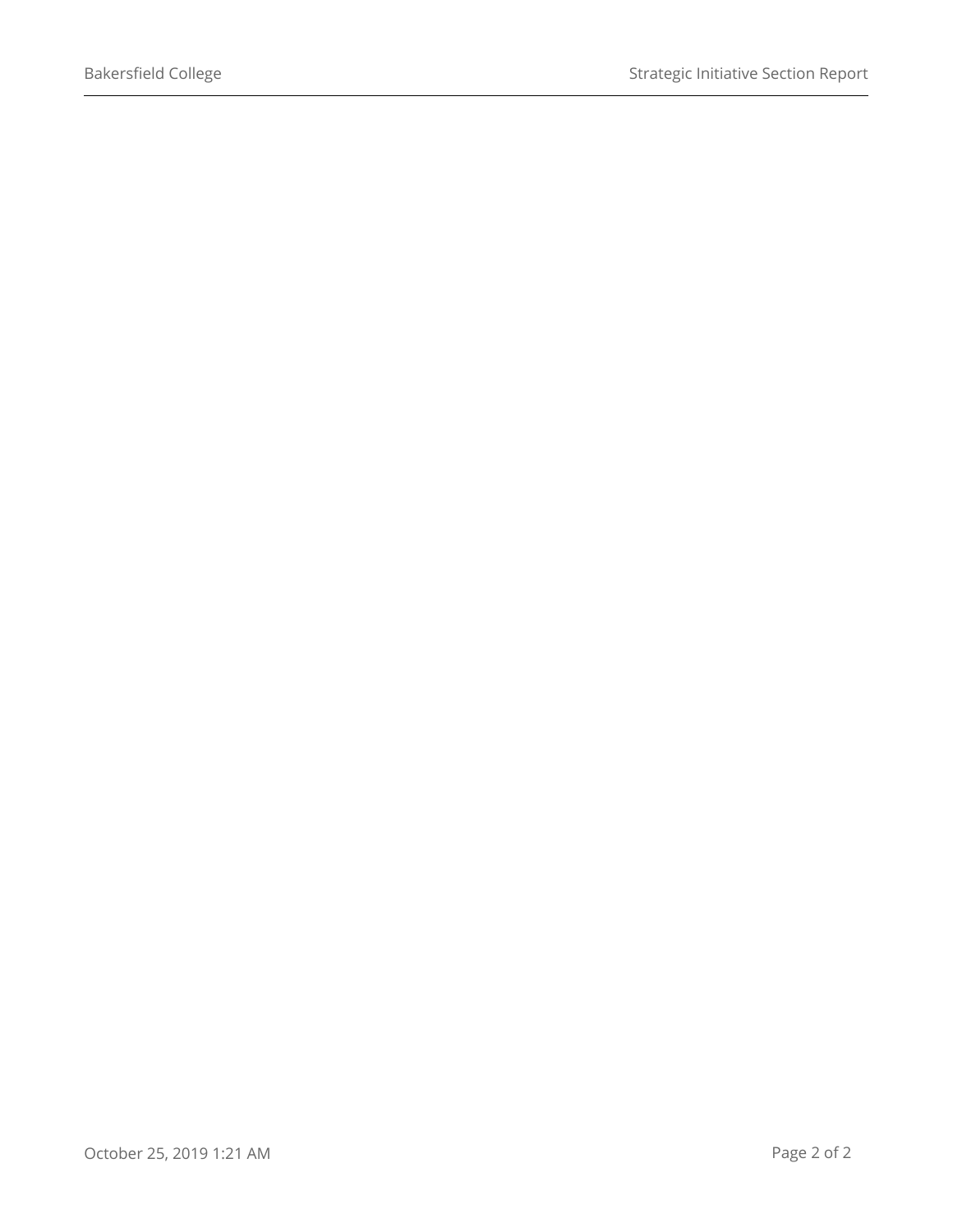#### **Heating Ventilation Air Condit: Date:** 10-25-2019 • HVAC 2019-2020 Instructional Annual Update Program Review **SI Section Templates:** Assessment Report (Part 1 the Assessment Table) 2019-20, Assessment Report (Part 2 Responses) 2019-20 **Sorted by:** Program

# Heating Ventilation Air Condit

## **Assessment Report (Part 1 the Assessment Table) 2019-20**

### **HVAC 2019-2020 Instructional Annual Update Program Review**

| <b>Courses</b> | % Students Exceed % Students Meets |     | % Students Doesn't % Students N/A<br><b>Meet</b> |     | <b>Total</b>      |
|----------------|------------------------------------|-----|--------------------------------------------------|-----|-------------------|
| ৩              | 30%                                | 60% | 10%                                              | 10% | 120 Students Each |
|                |                                    |     |                                                  |     |                   |
|                |                                    |     |                                                  |     |                   |

## **Assessment Report (Part 2 Responses) 2019-20**

#### **HVAC 2019-2020 Instructional Annual Update Program Review**

#### **Plan-Describe the process used to assess the courses for this program:**

Each of the courses employ an assessment scheme that includes' Textbook assignments, unit quizzes, hands on skill assessment and participation in the learning processes.

## **Reflect-Based on the SLO performance data listed in the table, describe both the strengths and weaknesses of the program**

The HVAC program at Bakersfield College is a new program. Its strengths include a solid proven curriculum supported by industry leaders and experts. It is staffed with instructors who have a passion for the industry and what they do to educate those who wish to be a part of a vital industry. We currently have some very excellent training equipment including several typical air conditioners for experimentation and discovery.

Currently because the program is new our weaknesses include inadequate space to offer additional course offerings to meet the needs of the overwhelming student demand. The program has just entered its second year and all four of the courses offered this semester are full. In the first year the classes were nearly full, with lots of community interest. The need for additional course offerings particularly in the evening time slot is absolute. I have had several students tell me that they cannot take on the course load they want because they can only attend in the evening. The need for additional space in the lab area will also need to be addressed in the near future. The increased lab space is required to meet the need for additional offerings, but also to be able to include commercial refrigeration equipment. We are well equipped to offer hands on experience with air conditioning, but we have no commercial refrigeration equipment yet. Additional lab space will be needed to offer required experience in this aspect of the industry.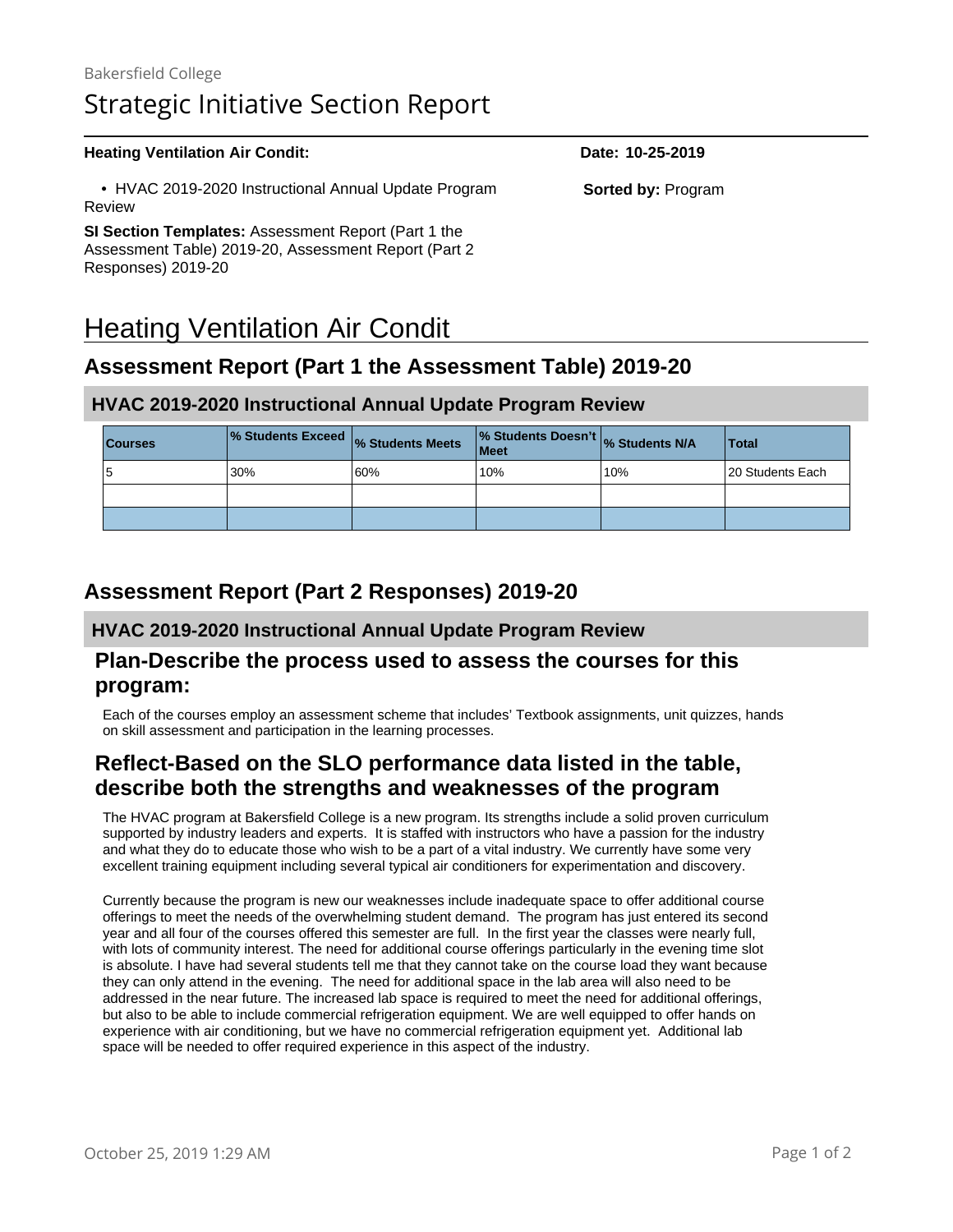## **Dialogue-Explain when, or how often, discipline faculty meet to discuss the assessment process (e.g., planning, data collection, and results) for this program (e.g., department meeting).**

We will develop and implement a plan.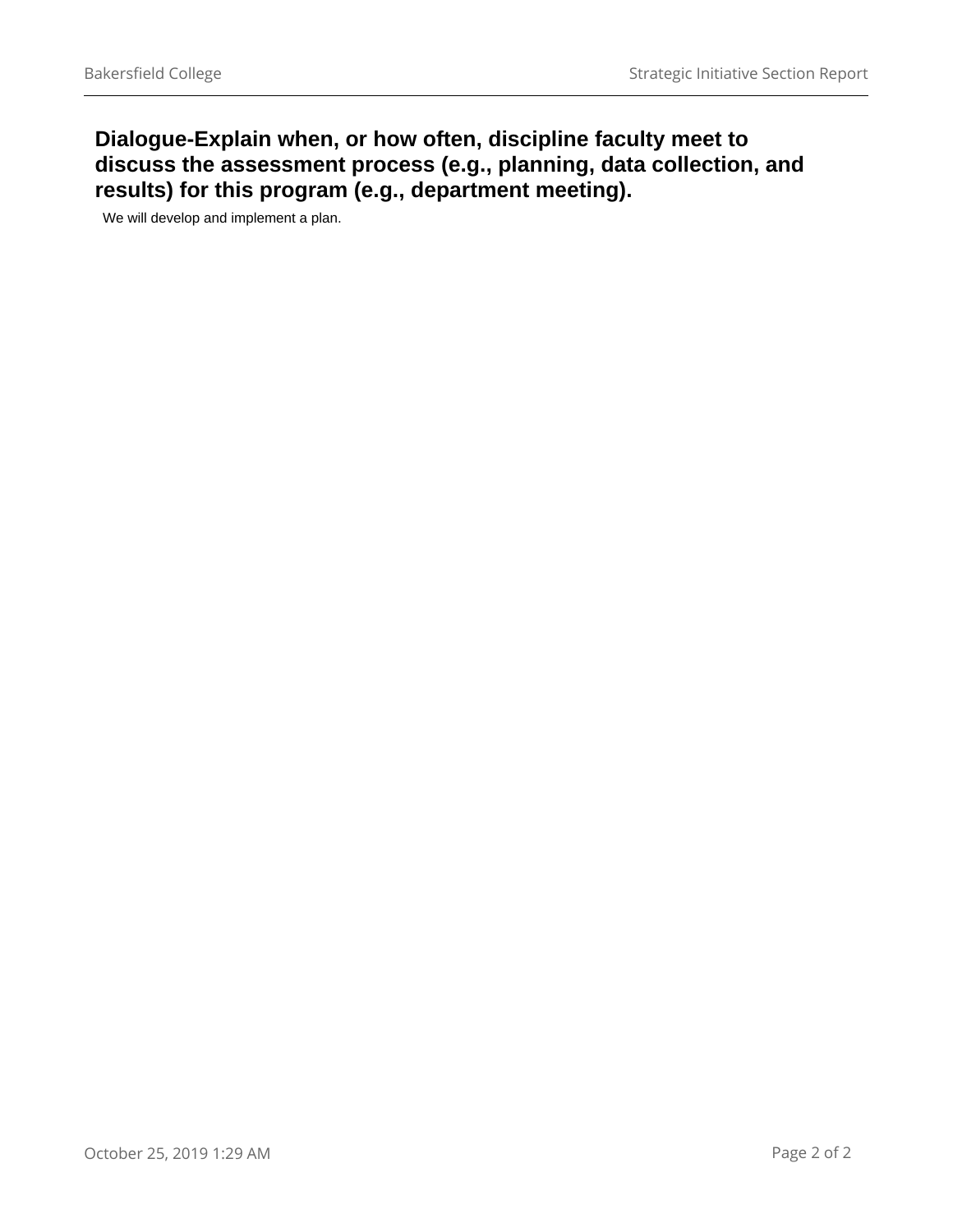| <b>Industrial Drawing:</b>                                                     | Date: 10-25-2019          |
|--------------------------------------------------------------------------------|---------------------------|
| • 2019-2020 Instructional Annual Update Program Review -<br>Industrial Drawing | <b>Sorted by: Program</b> |
| SI Section Templates: Assessment Report (Part 1 the                            |                           |
| Assessment Table) 2019-20, Assessment Report (Part 2                           |                           |
| Responses) 2019-20                                                             |                           |

# Industrial Drawing

## **Assessment Report (Part 1 the Assessment Table) 2019-20**

#### **2019-2020 Instructional Annual Update Program Review - Industrial Drawing**

| <b>Courses</b> | % Students Exceed | % Students Meets | % Students Doesn't<br>Meet | % Students N/A | <b>Total</b> |
|----------------|-------------------|------------------|----------------------------|----------------|--------------|
| INDR B12       | 56                | 14               | 30                         | 0              | 100          |
| INDR B20A      | 56                | 31               | 31                         | 0              | 100          |
| INDR B42       | 62                | 19               | 19                         | 0              | 100          |
| INDR B50       | 65                | 13               | 22                         | 0              | 100          |
| INDR B52       | 72                | 15               | 13                         | 0              | 100          |
|                |                   |                  |                            |                |              |
|                |                   |                  |                            |                |              |

## **Assessment Report (Part 2 Responses) 2019-20**

#### **2019-2020 Instructional Annual Update Program Review - Industrial Drawing**

#### **Plan-Describe the process used to assess the courses for this program:**

The SLO assessments in these courses are a combination of formative and summative assessments. We meet formally and casually to discuss assessments, SLO progress, and changes to the curriculum.

Most of our instructors use common assessments for classes that have more than one section (INDR 12, 20a), facilitated by the Canvas LMI.

## **Reflect-Based on the SLO performance data listed in the table, describe both the strengths and weaknesses of the program**

The program is strong, with success rates ranging between 69 and 87 percent. The introductory course and intermediate courses have the lowest pass rates at 70% and 69% respectively.

As students progress into advanced and specializedd courses, the success levels increase, which may indicate a greater interest and intrinsic motivation to pass.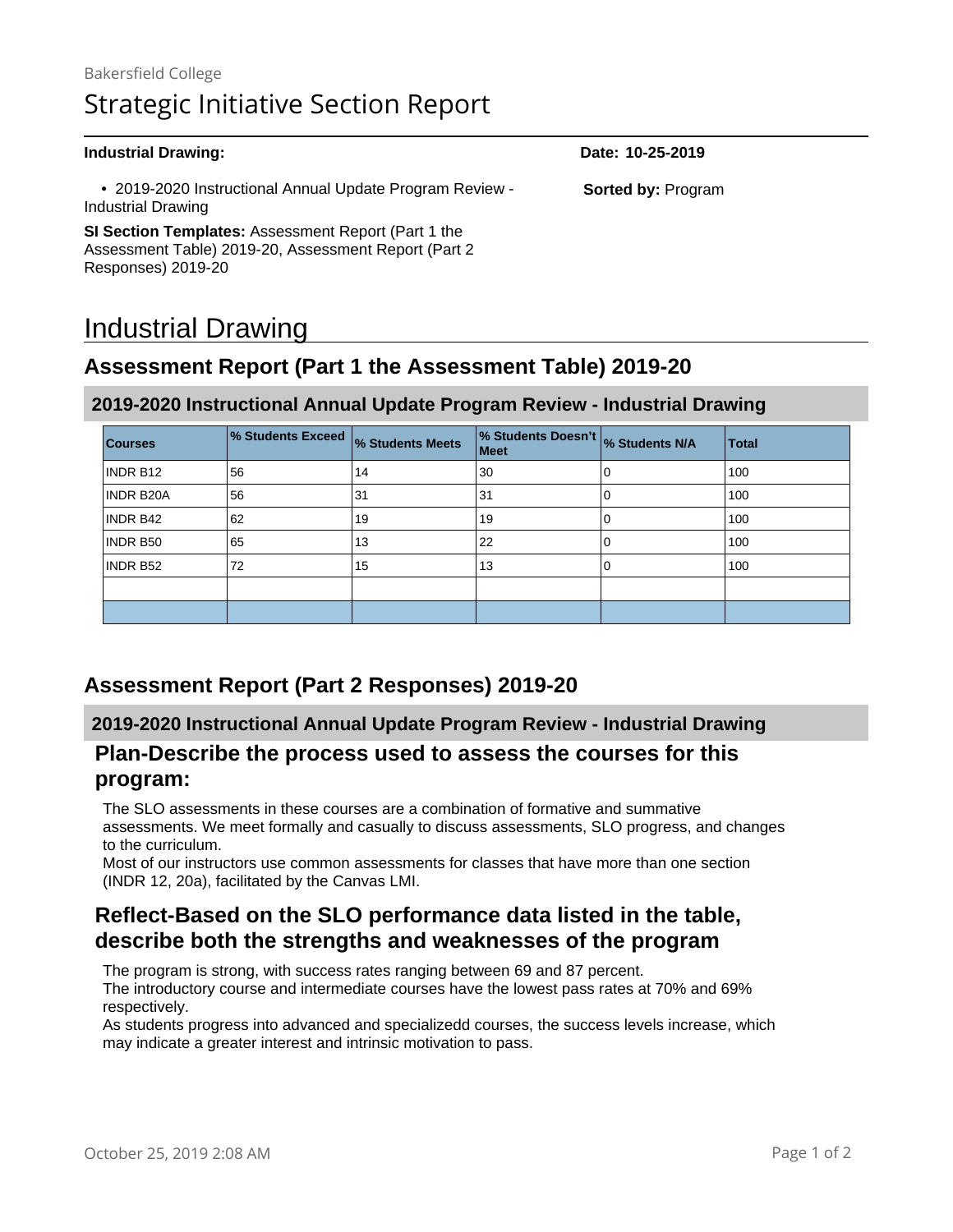## **Dialogue-Explain when, or how often, discipline faculty meet to discuss the assessment process (e.g., planning, data collection, and results) for this program (e.g., department meeting).**

Because we share instructional facilities, faculty meet informally on nearly a daily basis. We are all actively involved in program improvement, sharing resources, assignments, activities, and exams. the Canvas LMI has increased the availability of resources for our group and created consistency across the program.

We also have regularly scheduled department meetings and advisory meetings once per semester.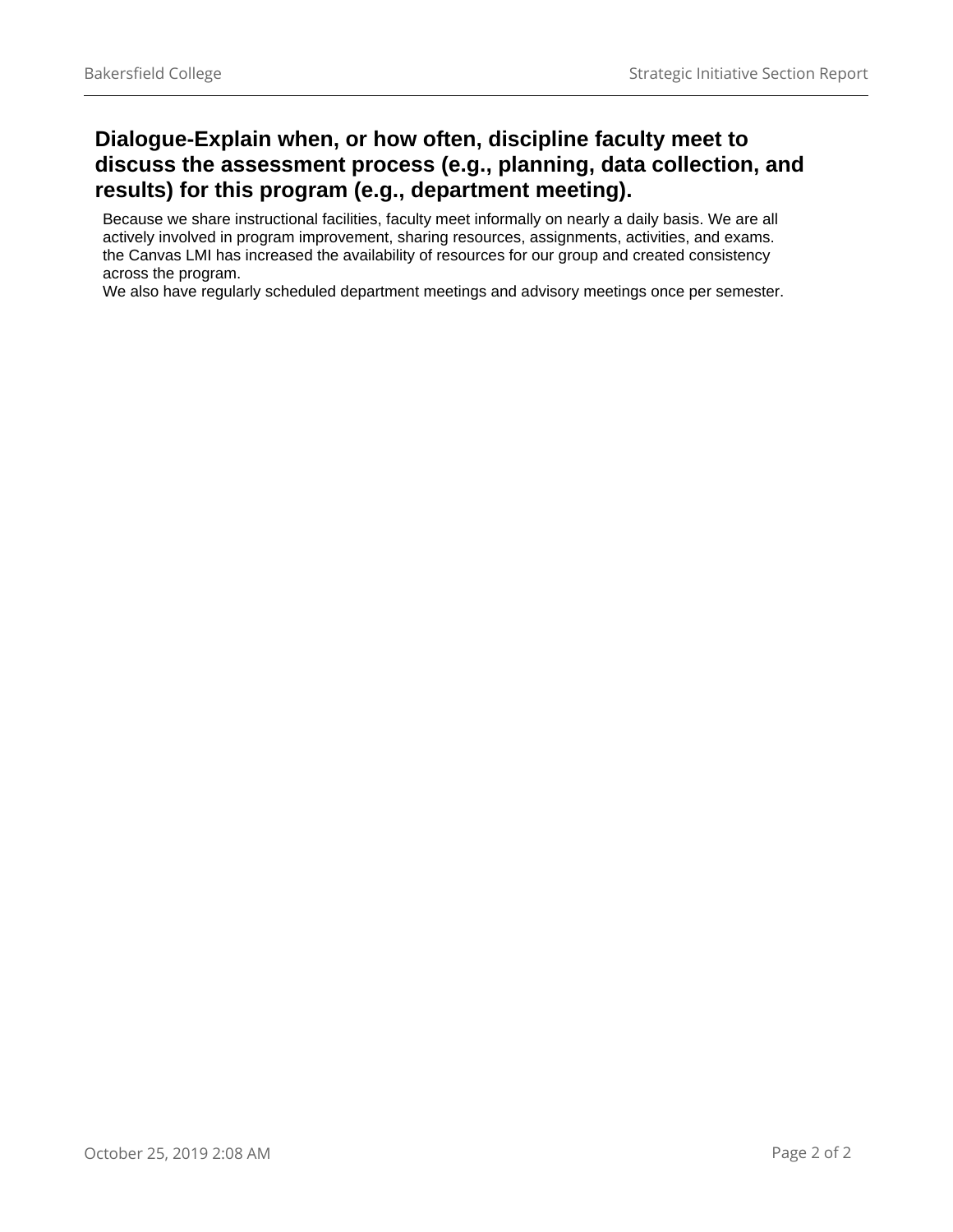| Japanese:                                                          | Date: 10-25-2019          |
|--------------------------------------------------------------------|---------------------------|
| • 2019-2020 Instructional Annual Update Program Review<br>Japanese | <b>Sorted by: Program</b> |
| <b>SI Section Templates:</b> Assessment Report (Part 1 the         |                           |
| Assessment Table) 2019-20, Assessment Report (Part 2)              |                           |
| Responses) 2019-20                                                 |                           |

## Japanese

## **Assessment Report (Part 1 the Assessment Table) 2019-20**

| <b>Courses</b>  | % Students Exceed | % Students Meets | % Students Doesn't % Students N/A<br>Meet |       | <b>Total</b> |
|-----------------|-------------------|------------------|-------------------------------------------|-------|--------------|
| JAPN B3 - SLO 1 | 50 %              | 50 %             | l 0 %                                     | l 0 % | 100 %        |
| JAPN B3 - SLO 2 | 7.14%             | 35.72 %          | 57.14 %                                   | 0%    | 100 %        |
| JAPN B3 - SLO 3 | 50 %              | 28.57 %          | 21.43 %                                   | l 0 % | 100 %        |
| JAPN B3 - SLO 4 | 35.71 %           | 28.58 %          | 35.71 %                                   | lo %  | 100 %        |
| JAPN B3 - SLO 5 | 100 %             | 0%               | l 0 %                                     | 0%    | 100 %        |
|                 |                   |                  |                                           |       |              |
|                 |                   |                  |                                           |       |              |

### **2019-2020 Instructional Annual Update Program Review Japanese**

## **Assessment Report (Part 2 Responses) 2019-20**

#### **2019-2020 Instructional Annual Update Program Review Japanese**

#### **Plan-Describe the process used to assess the courses for this program:**

- 1. SLO #1 Final Oral Exam
- 2. SLO #2 Kanji Quiz (L.13-18)
- 3. SLO #3 Homework Assignment
- 4. SLO #4 Final Exam Listening Comprehension
- 5. SLO #5 Class Discussion Quiz

## **Reflect-Based on the SLO performance data listed in the table, describe both the strengths and weaknesses of the program**

**Stremgth** - Cultural understanding is our strength. Students in the Japanese Program are challenged and empowered to think critically about contrasting cultures and communicate effectively while analyzing a different language, enabling them to become responsible, committed, confident, productive citizens in their own communities as well as to provide students with multiple career pathways such as teaching, business entities, and non-for-profit, among others both in United States and in Japan. We keep in-class discussion about the culture.